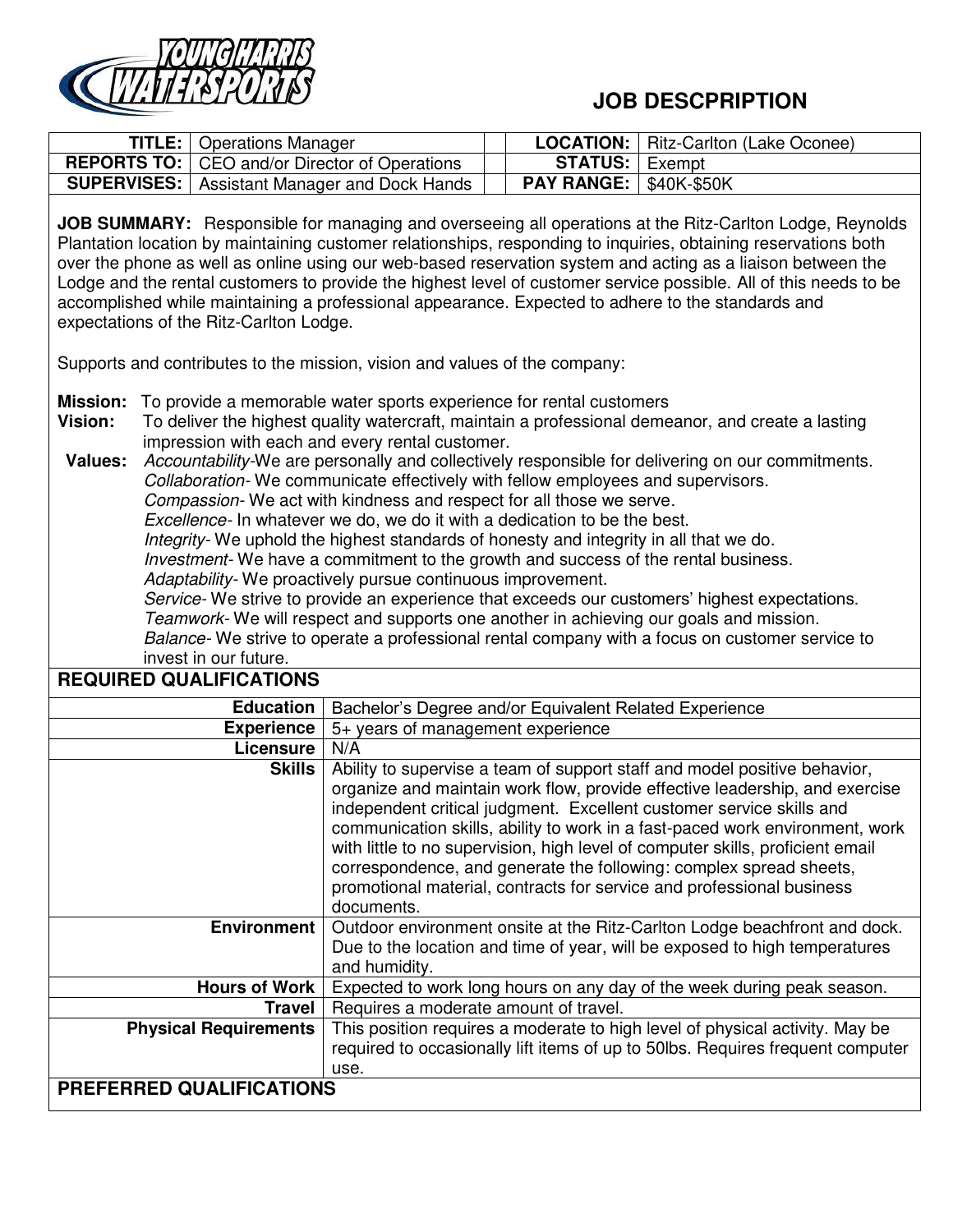| <b>Certification</b>   CPR, Boater Education Certificate and Towed Water Sports Credentials |  |
|---------------------------------------------------------------------------------------------|--|
| <b>Experience</b>   Working knowledge of boat and jet ski operation and maintenance.        |  |
|                                                                                             |  |

|                                                             | <b>JOB FUNCTIONS</b>                                                                                                                                                                                                                                                                                                                                                                                                                                                                                                                                                                                                                                                                                                                                                                                                                                                                                                                                                                                   |
|-------------------------------------------------------------|--------------------------------------------------------------------------------------------------------------------------------------------------------------------------------------------------------------------------------------------------------------------------------------------------------------------------------------------------------------------------------------------------------------------------------------------------------------------------------------------------------------------------------------------------------------------------------------------------------------------------------------------------------------------------------------------------------------------------------------------------------------------------------------------------------------------------------------------------------------------------------------------------------------------------------------------------------------------------------------------------------|
| 1. Leadership                                               | Effectively lead and engage staff, conveying to them their<br>$\bullet$<br>importance to the overall success of the company.<br>Support organizational decisions, policies and procedures and<br>philosophies by modeling professional behavior, and holding staff<br>accountable for meeting company and position expectations.<br>Provide regular and frequent feedback to staff on a weekly basis and<br>conduct annual performance reviews in a timely manner.<br>Able to work with little or no supervision.<br>Responsible for company profitability and growth, expanding current                                                                                                                                                                                                                                                                                                                                                                                                               |
| 2. Operations                                               | revenue streams and developing new opportunities/programs.<br>Responsible for maintaining all records concerning financial<br>$\bullet$<br>transactions. This includes daily reports sent to main office.<br>Schedule hotel guests for rentals using our web-based reservation<br>$\bullet$<br>system. Responsible for keeping the hotel staff trained to use the<br>reservation system.<br>Work closely with MSE staff to ensure we are accurately and<br>$\bullet$<br>efficiently meeting the needs of potential group and corporate<br>clients.<br>Keep detailed craft maintenance records. Ensure watercraft receive<br>$\bullet$<br>proper maintenance based on manufacturers' guidelines. Report all<br>damaged craft to your supervisors and facilitate repairs to craft.<br>Conduct routine examination of all rental and safety equipment and<br>$\bullet$<br>keep detailed records.<br>Maintain a clean and safe work environment reflective of company<br>$\bullet$<br>standards and goals. |
| 3. Communication                                            | Give feedback regarding performance and maintain complete and<br>$\bullet$<br>accurate operational records.<br>Responsible for communicating with concierge, management,<br>recreation staff and all other employees who work in conjunction with<br>the rental program.<br>Accept constructive feedback in a positive manner and use feedback<br>to develop plans for improvement.<br>Create a positive work environment for staff and customers.<br>Effectively handle stress, an increased workload, and/or workplace<br>challenges in a calm and professional manner. Model professional<br>communication methods to all staff.<br>Arrive early or on time to meetings, return phone calls and emails in<br>a timely manner, meet deadlines and commitments and<br>communicate often to appropriate leadership and team members as<br>to the status of goals and projects.                                                                                                                         |
| 4. Personal and<br><b>Professional</b><br><b>Management</b> | Accountable for actions and model behavior, which sets a high<br>$\bullet$<br>standard of performance.<br>Openly support organizational changes and initiate required<br>operational changes.<br>Willing to take initiative to get things done.<br>Handle stress and cope with frustrations.<br>$\bullet$<br>Comply with organization's policies and procedures.<br>$\bullet$<br>Ensure integrity in areas of compensation (worked and non-worked<br>time), work-related expenses, use of company equipment and<br>resources, and additionally hold staff accountable for the same.                                                                                                                                                                                                                                                                                                                                                                                                                    |